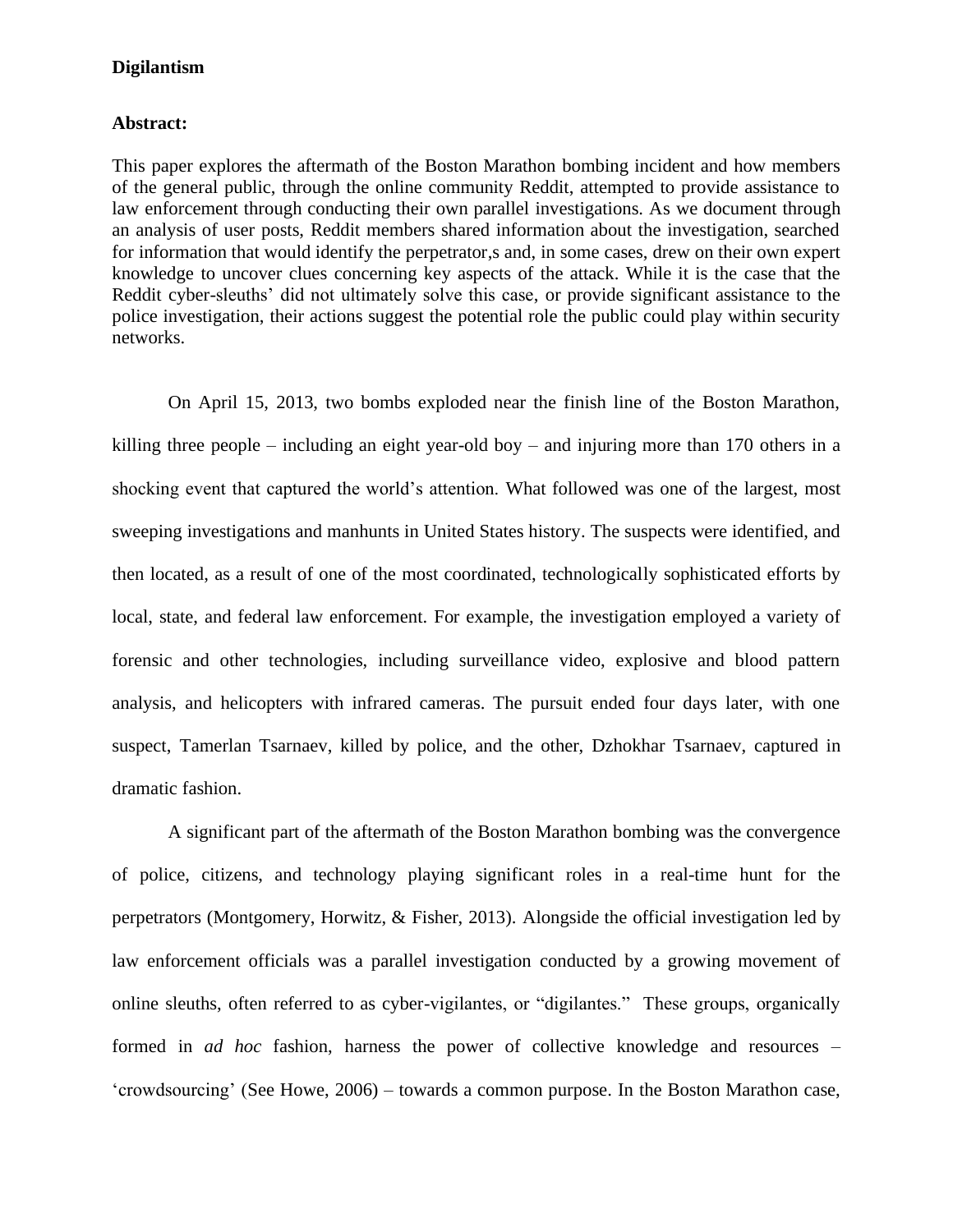cyber-sleuths were pooling information and resources in order to assist the police in their criminal investigation of the bombing.

While the events in Boston mark a notable example of this activity, digilantes have been playing a growing role in online and real world investigations. For example, in 2014, outraged social media users helped Philadelphia Police identify and find suspects who brutally assaulted a gay couple by matching online Facebook profile pictures of people who checked in at the restaurant where the beating took place with surveillance video (Shaw, 2014). This example shows how Internet communities can serve as 'additional eyes and ears' of the police in an age where demands for efficient service with increasingly fewer resources are strained by new communications and analysis technologies (Marx, 2013). Despite its apparent growing value for police, citizen involvement in police investigations is not without controversy. For example, the question of whether public online assistance to police was considered a form of neighborhood watch or a dangerous witch hunt was posed when Internet hacking group *Anonymous* publicly released personal information ("doxing") on the wrong person suspected of bullying Amanda Todd that resulted in her suicide (Davison, 2012).

Analyzing patterns of public and private participation in online policing-related activities can give insight into the boundaries of active and passive security roles in the new security framework that has emerged in cyberspace (author cite). To help flesh out the workings of this framework, within this paper we utilize data collected from Boston Marathon bombing threads in a popular online forum to examine efforts by members of the general public to identify and locate the perpetrators. Our analysis of member posts highlights the complex and nuanced role the public sometimes seeks to play in generating online-based investigations.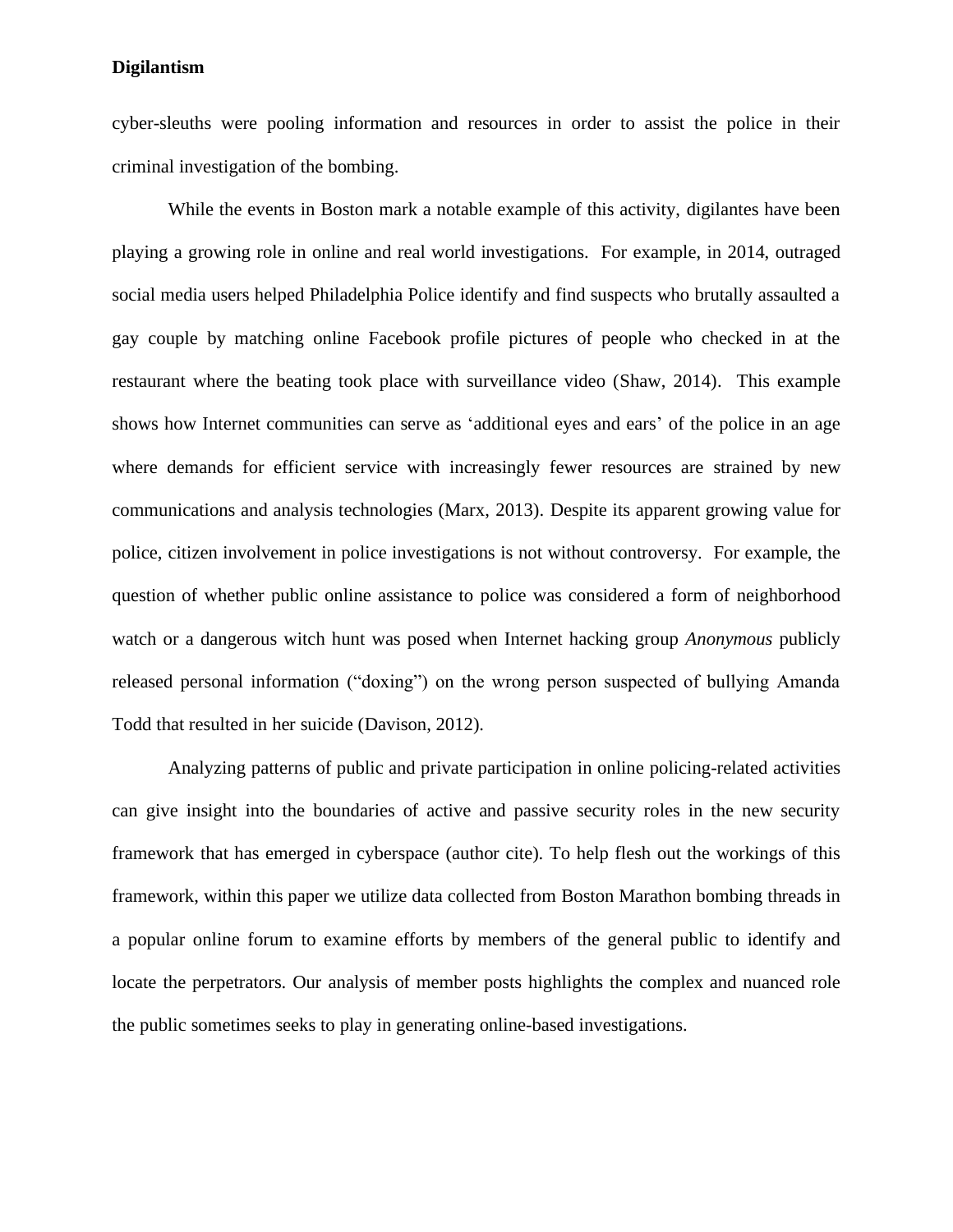In the pages that follow, we begin by contextualizing the role of general public using the nodal governance theoretical framework, which views security as being distributed across a network of public, private, and hybrid institutions. Next, we discuss the research methods employed in this study—namely, data were drawn from an extensive review of more than 20,000 comments posted by users on the online community Reddit in the days after the Boston Marathon bombings. The discussion then turns to a presentation of the results of our analysis. Most users' posts were general comments about the event—expressing sympathy for victims and outrage at the terrorist attack—but others focused on sharing information about the attacks, such as personal videos and photographs. A smaller, but especially important number of posts aimed to support the ongoing police investigation. In these posts, users' shared real-time information about the investigation, scoured photographs and videos in an attempt to identify suspects, and used their own expert knowledge to identify key features of the attack. Although the success of the Reddit cyber-sleuths' investigation was limited (i.e., they failed to identified the bombers), the Boston Marathon attack was the first terrorist event in American in which the powers of the Internet were harnessed in an attempt to advance a police investigation. Thus, we conclude by offering a call for greater focus on the role of the general public as a security node.

#### **The varieties of online policing**

The evolution of police has been historically demarcated into different eras that reflect distinct changes in their core function. Kelling and Moore (2005) construct three historic eras based on police mandates and functional priorities: the *political era* during the mid to late 1800s, where police focused on maintaining the social order that were often political in nature, the *reform era* during early to mid-20<sup>th</sup> century, which sought to eradicate corruption through adherence to law enforcement and a professional demeanor, and the *community era* from the 1970s onward, which maintains a crime control function but seeks community support and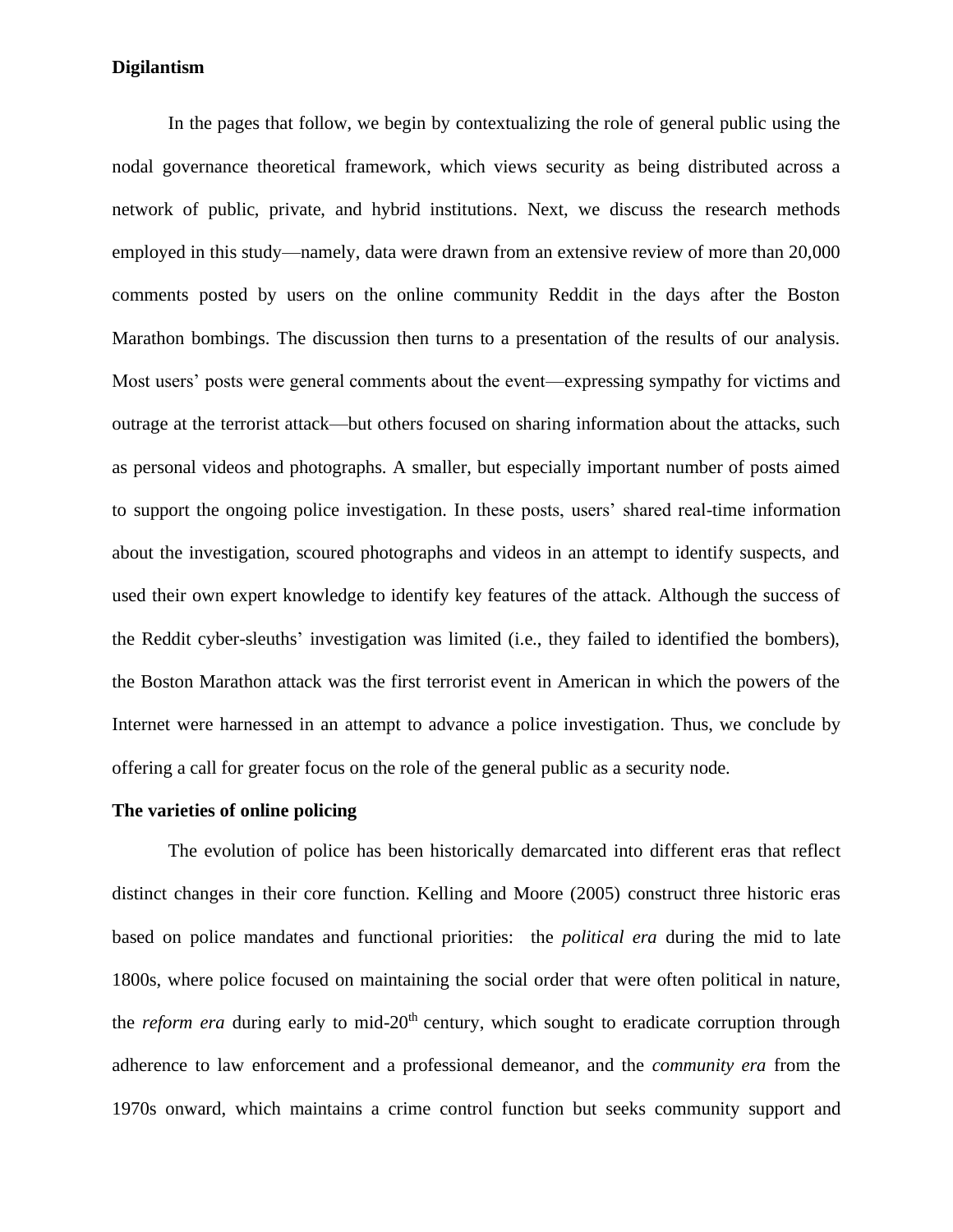engagement through community-driven crime prevention and problem-solving strategies. A fourth era of policing suggested by the authors can be described as the *information era* of policing. Driven by demands of the information age and urbanization with larger officer-citizen ratios since the 1970s, police officers have become "knowledge workers" who collect and process information (Ericson and Haggerty, 1997). Modern officers, for instance, access information from mobile data terminals during stops before exiting their vehicles to assess the potential risk of the encounter (Manning, 2008).

Despite incorporating information technology into their case management and investigative practices, police find themselves being unable to meet growing demands for service. New forms of crime created by the Internet, such as hacking, and the use of the Internet in traditional crimes, such as identity theft and cyberbullying, have outpaced law enforcement's ability to control crime. Thus, a series of private actors – ranging from individual citizens to large corporations – have emerged who singularly and collectively play a role in the provision of security online (Wall, 2007).

To aid conceptualizing the complexities of security provision – in both the online and 'real' worlds – a new model of security was introduced derived from Castells' (2009) concept of the network society, where information networks shape social structures and activities. The *nodal governance* theoretical framework is based on the idea of distributed security in a nonhierarchical network consisting of security actors, or "nodes." In computer network, a node is a point of connection to a network, where information can be shared or accessed. Nodal governance nodes are security actors (institutions and groups) that share assets and work collaboratively for security purposes.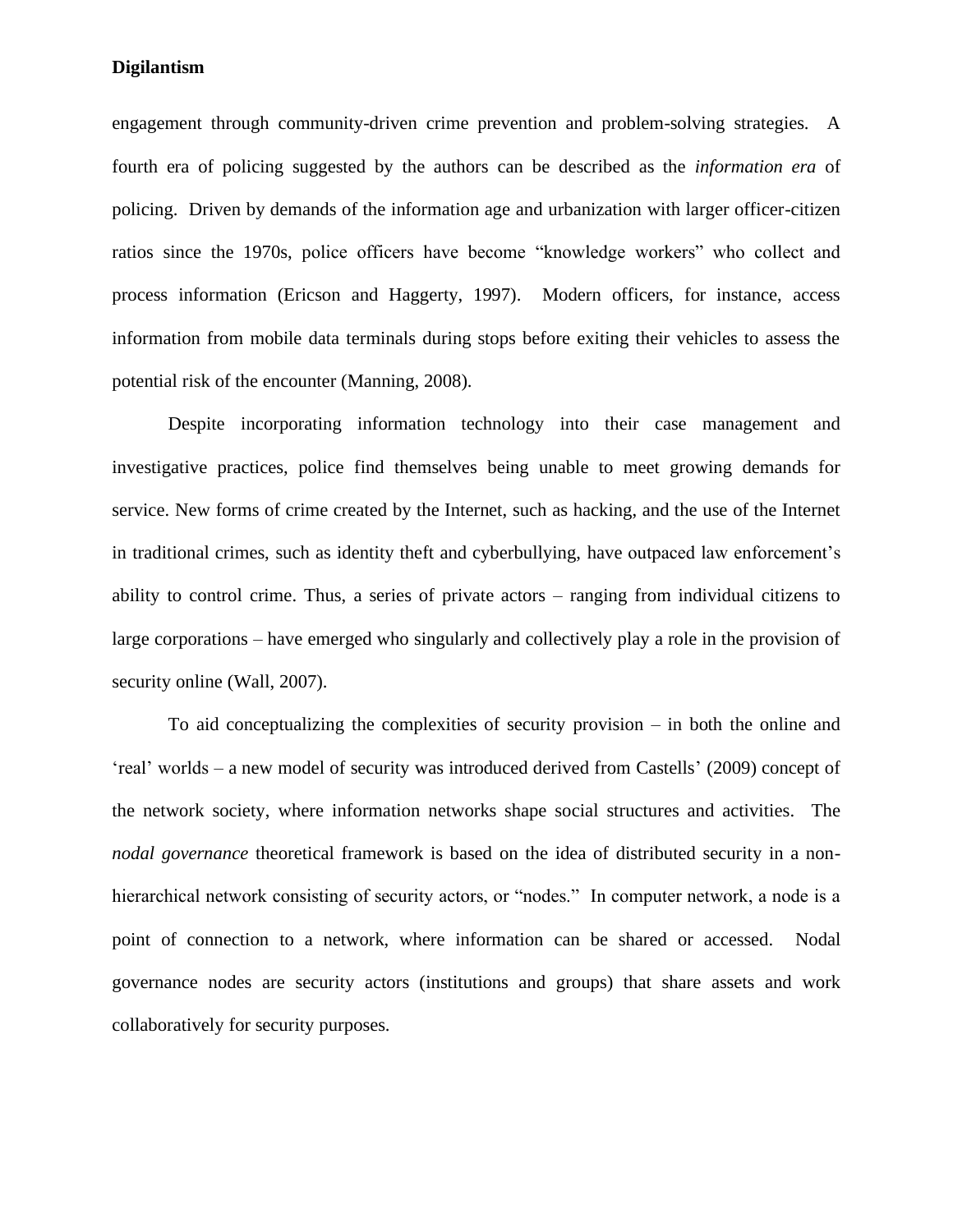Burris, Drahos, and Shearing (2005) describe nodes as having a set of four essential characteristics: (1) *mentalities*, (2) *technologies*, (3) *resources*, and (4) *institutions*, or structures in which nodes can mobilize resources, mentalities, and technologies (p. 37-38). These nodal resources are used to exert influence over a security network. Nodal influence in a security network is not equal, with some nodes exerting more influence than others. Dupont (2006) lists the types of resources (capital) as metrics that determine the influence of a node in a network: (1) *economic capital*, or the monetary resources of a node, (2) *political capital*, or ability to mobilize governmental resources, (3) *cultural capital*, or "actionable knowledge," (4) *social capital*, or social relations with other nodes and individuals, and (5) *symbolic capital*, or centrality of a node to represent the other nodes (pp. 97-104).

Nodes in any given network can include a variety of security actors, such as the police. Within the nodal governance model, police organizations are considered one node in a larger security network that may also include private policing organizations, hybrid public-private security firms, and members of the general public. This "plural" model of security democratizes once police-exclusive functions of security into shared responsibility and resources (see Wood, 2006). Power within the new networked model of security is diffused to each actor, some of which may exert more power than others. Police, for instance, sometimes exert substantial power stemming from their cultural and social capital of representing the "moral order" of society, and their symbolic capital related to their ability to mobilize state-sanctioned legitimate power and resources, including the use of deadly force (See Dupont, 2004; 2006).

The arrangement of security nodal networks can be established or ad-hoc and scalable. The London Metropolitan Police, for example, coordinated the 2012 London Olympics using a large-scale nodal security network that utilized public-private security partnerships and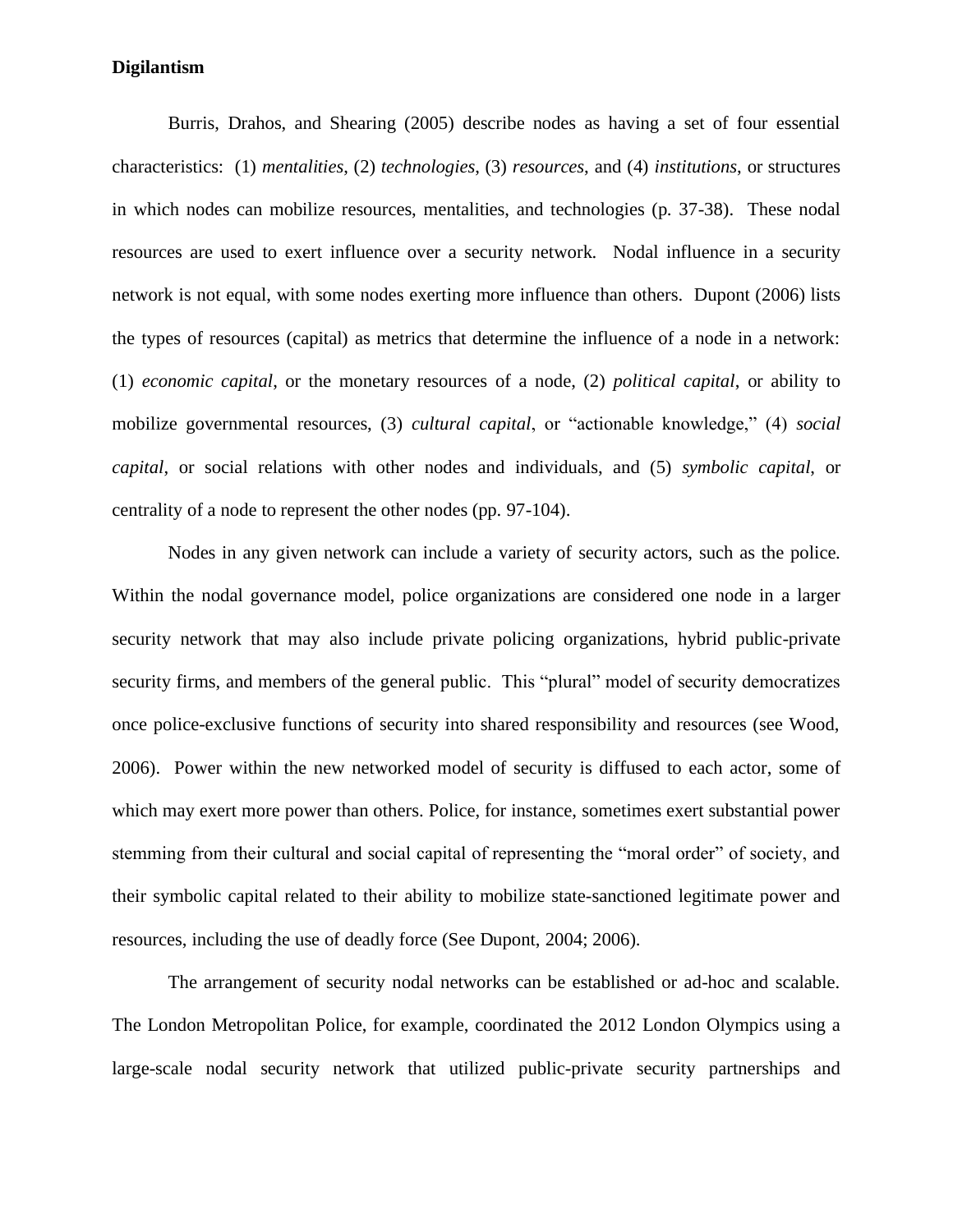ubiquitous surveillance (Bennett and Haggerty, 2011). At a smaller scale, security alliances can form between police and citizens. For example, one cornerstone of community policing, an operating philosophy still embraced by most departments in varying degrees today, is information sharing and partnerships with police and citizens.

Perhaps the newest form of police-citizen collaboration is the use of social media by police. Some departments today are engaging the public through social media sites, such as Facebook and Twitter. The nature of these interactions, however, have reinforced the traditional model of police as knowledge brokers, in that social media serves mainly as a means of disseminating information and collecting information rather than engaging in public discourse. UK police forces, for instance, have used Twitter merely to supplement current channels of communications such as public service announcements and public requests for supplemental pictures and videos to aid in their investigations (Crump, 2011). However, another use of social media by police involves 'crowdsourcing': distributing labor to a large group of people – over the Internet – to achieve a particular task or goal that might otherwise tie up the resources of an organization. One example of such crowdsourcing in the policing world is public monitoring of CCTV systems over the Internet, which has expanded the surveillance capabilities in the UK as more eyes are placed on identifying suspicious activities and suspects (Trottier, 2014). Another example is the Vancouver Police Department's posting of images of individuals alleged to have participated in that city's 2011 Stanley Cup riots through a Facebook page, where visitors were invited to report anyone they recognized (Schneider and Trottier 2011).

While these forms of citizen engagement in online policing-related activities have attracted some researcher attention, the phenomenon of digilantism or 'civilian online policing' (authors cite) has yet to generate significant interest on the part of researchers or the police. As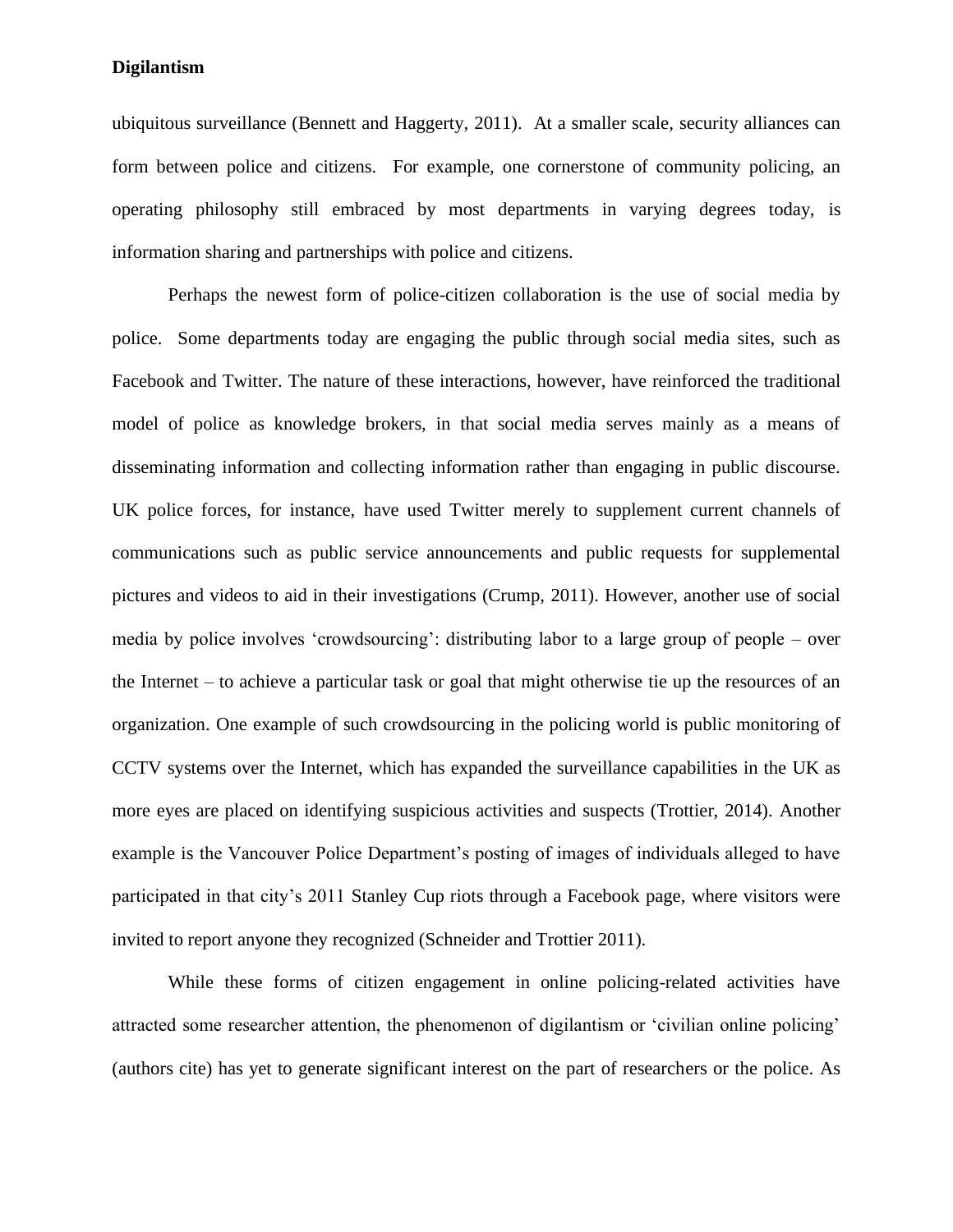we demonstrate in the analysis to follow, this lack of enthusiasm on the part of police agencies, does not place a damper on some citizens' desires to get involved online as 'eyes and ears' for the police.

### **Method of inquiry**

Threaded discussion analysis was chosen as an appropriate measure of sentiments and collective action following the Boston Marathon bombing based on previous studies of communications within online groups (Malesky and Ennis 2011; Van Hout and Bingham 2013a; 2013b; the authors 2014). During the Boston Marathon bombing, users of the popular online community Reddit, created a number of Boston Marathon themed posts, titled "Boston Marathon Explosions: Live Update Thread  $#$  " (labeled 1-21) to discuss the event in real-time. A main series of 20 continuous discussion threads were created as the unofficial forum for the site from the time of the bombing on April 15, 2013 to the capture of the suspects on April 20, 2013. Note that the researchers excluded thread 21 from coding, which was created after the official capture of the suspects and contained mainly congratulatory comments.

When each thread was determined to be too large by site moderators, the thread would be locked for further comments and a user would create a continuation of the thread (i.e., the next numbered thread from 1-21). In each thread, anonymous users made thousands of comments, ranging in nature from general opinions of the event to in-depth analysis of the bombings. A substantial amount of "popular comments" were automatically opened by the site for viewing without clicking for further comments. Top comments were voted on by community members, who can indicate whether a comment is good or bad by clicking on an up-arrow or a downarrow. The threads contained an average of 1,034 popular comments (excluding responses to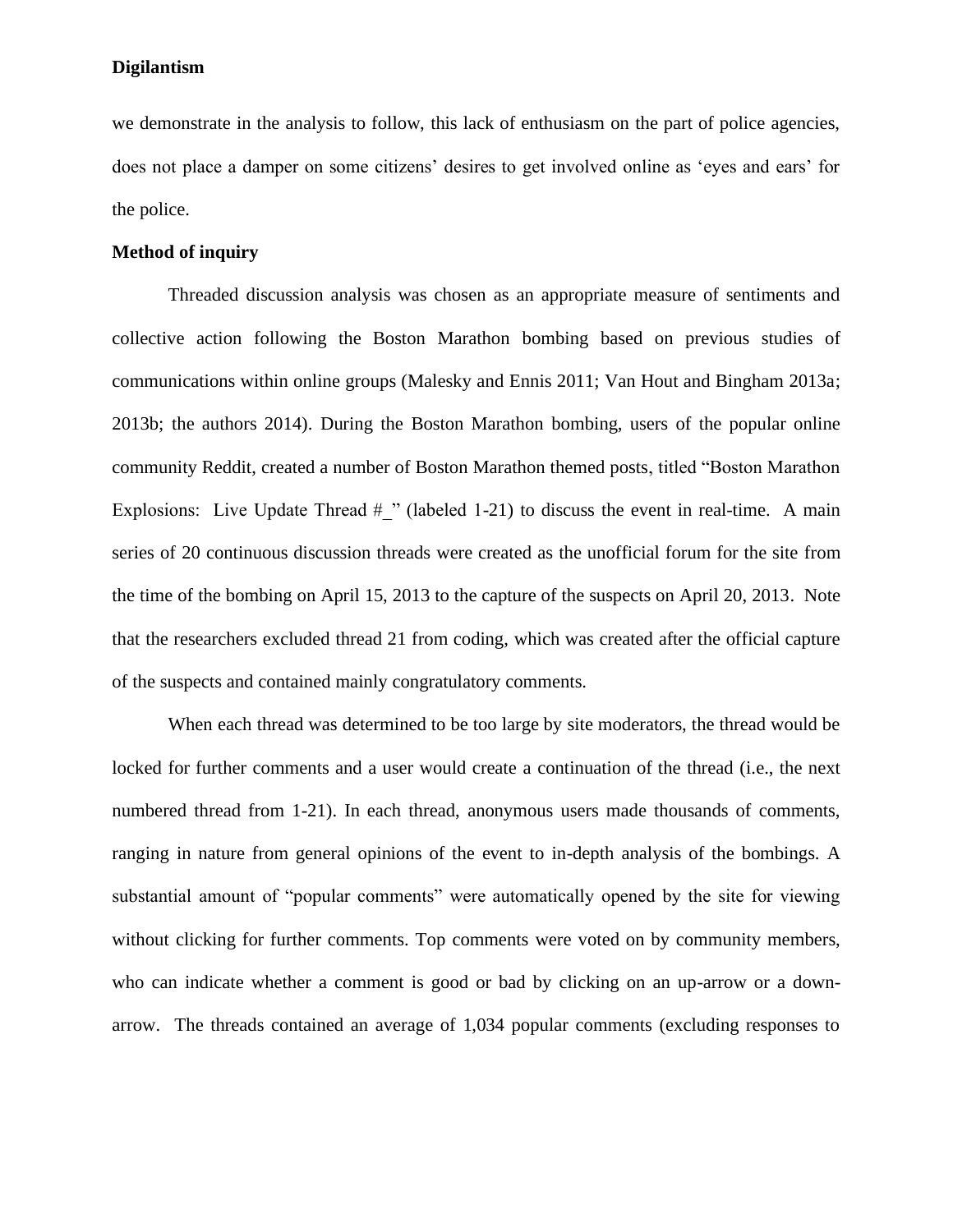these comments) and, in total, the researchers examined and coded over 20,000 anonymous user comments.

Two researchers independently coded the popular comments in each thread using a thematic analysis approach, and then cross-checked the coding for accuracy. Themes in user posts were initially identified through open coding, creating a total of 20 thematic categories. These categories included: 'support for victims', 'investigation-related information' and 'media criticism,' among others. These themes were solidified, and appropriate sub-themes identified and linked, through a second, more focused coding. The results were then analyzed in both qualitative format and using descriptive statistics. As our focus in this paper is on the role that the public played in trying to assist police in identifying and locating suspects, for this paper we draw primarily on our analysis of the theme of 'investigation-related information.'

### **Overview of results**

Reddit threaded discussion data revealed several main categories in which users participated in the online discussions. First, the vast majority of participants simply used the forums as a means of self-expression. Second, participants sought to share and distribute news and other information, including a small number of Boston residents that provided real-time information from the scene. Third, some users offered direct or indirect assistance, such as offering to drive others to another location or offering up spare bedrooms to stranded visitors or family members of victims. Fourth, a group of users discussed topics directly related to the ongoing investigation, which included efforts at analyzing available information in order to identify and assist law enforcement in apprehending the suspects.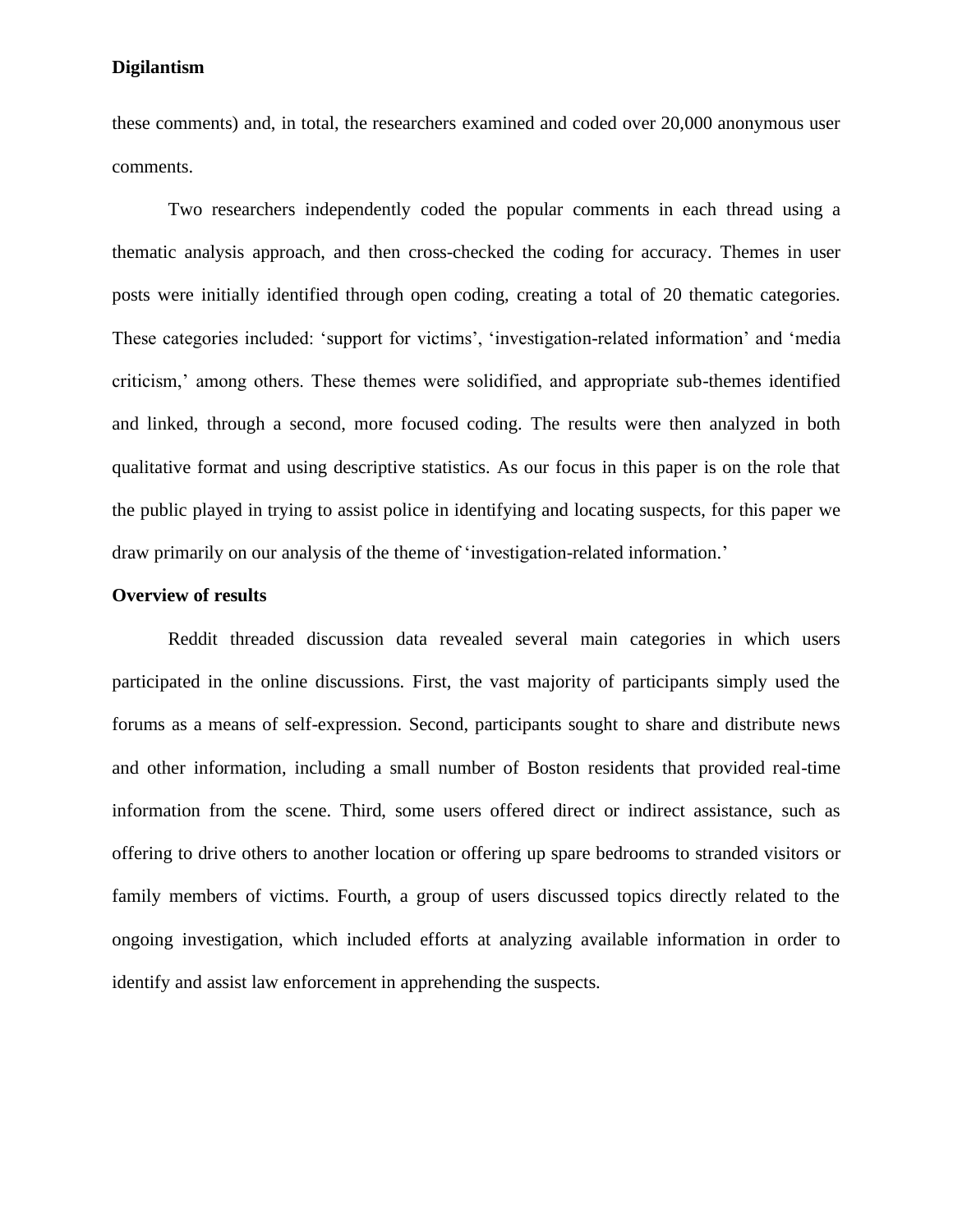### Table 1

*Nature of Comments*

| <b>Nature of Discussion</b>   |        | $\%$  |
|-------------------------------|--------|-------|
| General comment               | 14,539 | 94.0  |
| General question              | 572    | 3.7   |
| Criticism of mainstream media | 262    | 1.7   |
| Seeking specific information  | 85     | 0.5   |
| Racist comment <sup>a</sup>   | 14     | 0.001 |
| Total                         | 15,472 |       |

<sup>a</sup>Most racist comments were deleted by moderators or buried by users through down-voting.

Table 1 shows the majority of comments (94.0%) were general comments about the event. These ranged from outrage at the terrorist act to words of sympathy for the victims. A smaller number of individuals (3.7%) asked general questions, such as for updates or facts about the event, or sought specific information, such as how to locate a specific marathon participant.

A noteworthy number of forum participants (1.7%) criticized mainstream television news coverage, often while lauding the speed and accuracy of the Internet as a source of information. On the contrary, mainstream news outlets were strongly criticized for sensationalism and inaccuracy of information. For example, one community member typical of the message board sentiment as indicated by 163 "likes" by community members, expressed,

On this note, don't listen to a word the NY Post says in regard to these explosions. Not that you should anyways. They have been sensationalizing and implicating racial connections where there are simply none known yet. (i.e., 'A 20 YO [year old] Saudi national is currently being detained in a hospital as a suspect'. This is bullshit, police have called them out on it).

A very small number of individuals (0.001%) made racist comments, usually by linking the terror suspects to Muslim or Middle Eastern ethnicities. These comments were quickly deleted by forum moderators or buried by forum users, who were quick to sanction the statement as being ignorant. Note that deleted racial comments were indicated by replies to the comment that sanctioned the comment for being racist. These comments are user-reported to forum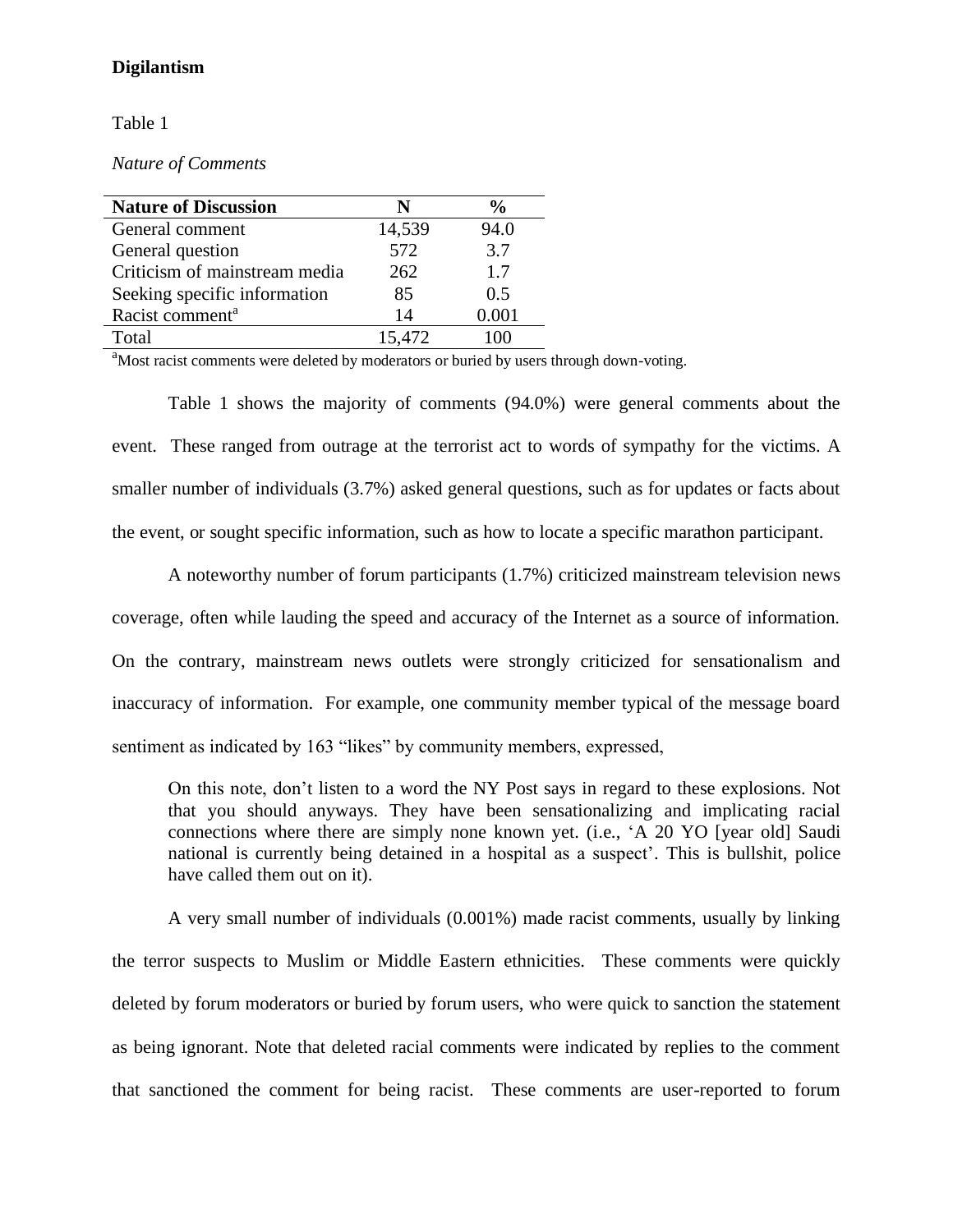moderators and administrators. This process shows the self-regulating nature of message boards, and is not altogether surprising. Indeed, research has shown that people tend to distance themselves from those who do not align with their moral beliefs (Skitka, Bauman, and Sargis, 2005), and self-policing has been observed elsewhere in online communities (e.g., see Wall and Williams, 2007 study of Second Life and other virtual communities).

The public node of Reddit users acted as a real-time information hub (see Table 2). Of discussion posts involving the sharing of information, a large number of users submitted news links from traditional news outlets (29.8%), such as large television networks and newspapers, prompting many to forgo watching television news and, instead, obtain information from the board directly. Many users also listened to police scanners and emergency broadcast channels (19.1%), and were thus able to provide information to members of the online community before news outlets reported the same information. In addition, a smaller number of community members present in Boston submitted photos (16.0%) and videos (3.2%) taken themselves.

Table 2

*Discussions Related to Information Shared Combined Threads*

| <b>Type of Information</b> | N     | $\frac{0}{0}$ |
|----------------------------|-------|---------------|
| Boston users' news         | 162   | 4.4           |
| Photos                     | 592   | 16.0          |
| Videos                     | 120   | 3.2           |
| Direct news link           | 1104  | 29.8          |
| Secondary news link        | 1023  | 27.6          |
| Hearsay news/police radio  | 708   | 19.1          |
| Total                      | 3.709 |               |

### **Public security assets**

An analysis of the threaded discussions reveals unique security assets held by the public. The distributed and open nature of public forums, such as Reddit, attract individuals from a variety of professional backgrounds and interests. Whereas most law enforcement must cultivate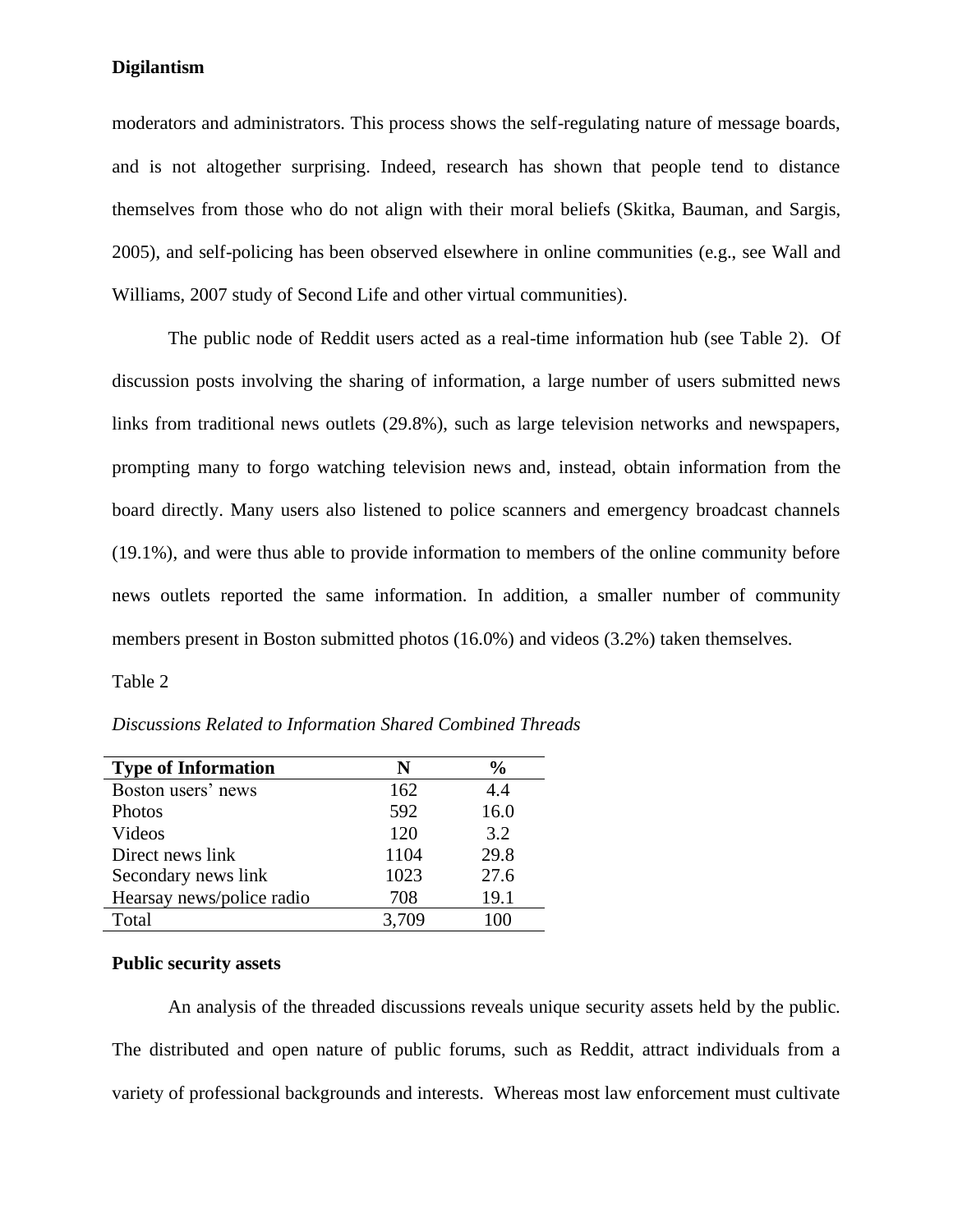and develop its expertise from within its ranks to tailor to emergent crimes, such as cybercrime (see authors, 2010), or rely on small specialized sub-units within federal agencies economic and white-collar crimes, such as the FBI and IRS (see Friedrichs, 2010), members of public forums are professionals in a wide range of fields, which include IT professionals and accountants. In fact, Reddit's site contains sub-forums dedicated to specific interests that range from financing and computer security to religion and politics.

We see this wide variety of skills and expertise put to use during the Boston Marathon bombing investigation on the Reddit forums. In one post, a member claiming to have a background in military forensics gives detailed information on explosives and explosives investigations, stating:

There are dozens of different ways to make explosives, and they all involve specific and well known chemical mixtures. You can perform a range of tests from the size and severity of the blast and burn marks on materials, to chemical traces on the ground, right through to chemical traces on the shrapnel. It's also very common for home made devices to explode in an incomplete or inefficient fashion, leaving traces behind. You are also quite likely to find evidence of the detonating device. How this is made and triggered (it can even have finger prints on it) is a huge clue.

The member goes on to explain the investigative steps and methods in great detail in relation to

the explosives used in Boston. Similarly, another forum member claiming to have a professional

background in explosives states:

From the couple of reports I've read about what remnants were recovered, I think the devices were possibly crude DTMF (dual tone multi frequency) triggered devices. Without seeing the top of the circuit board that was pictured in the Daily Mail pic dump, I can't be sure. Anyways, this would lead me to believe that the devices were RCIEDs (Remote Controlled Improvised Explosive Devices), rather than a device that was triggered by a mechanical/electrical/chemical timer…Source: my field of work involves devices like this. I've seen a lot of them.

Underscoring the variety of expertise on the forums, other members in unrelated fields

find themselves to be useful during the unofficial investigation. One forum member who is a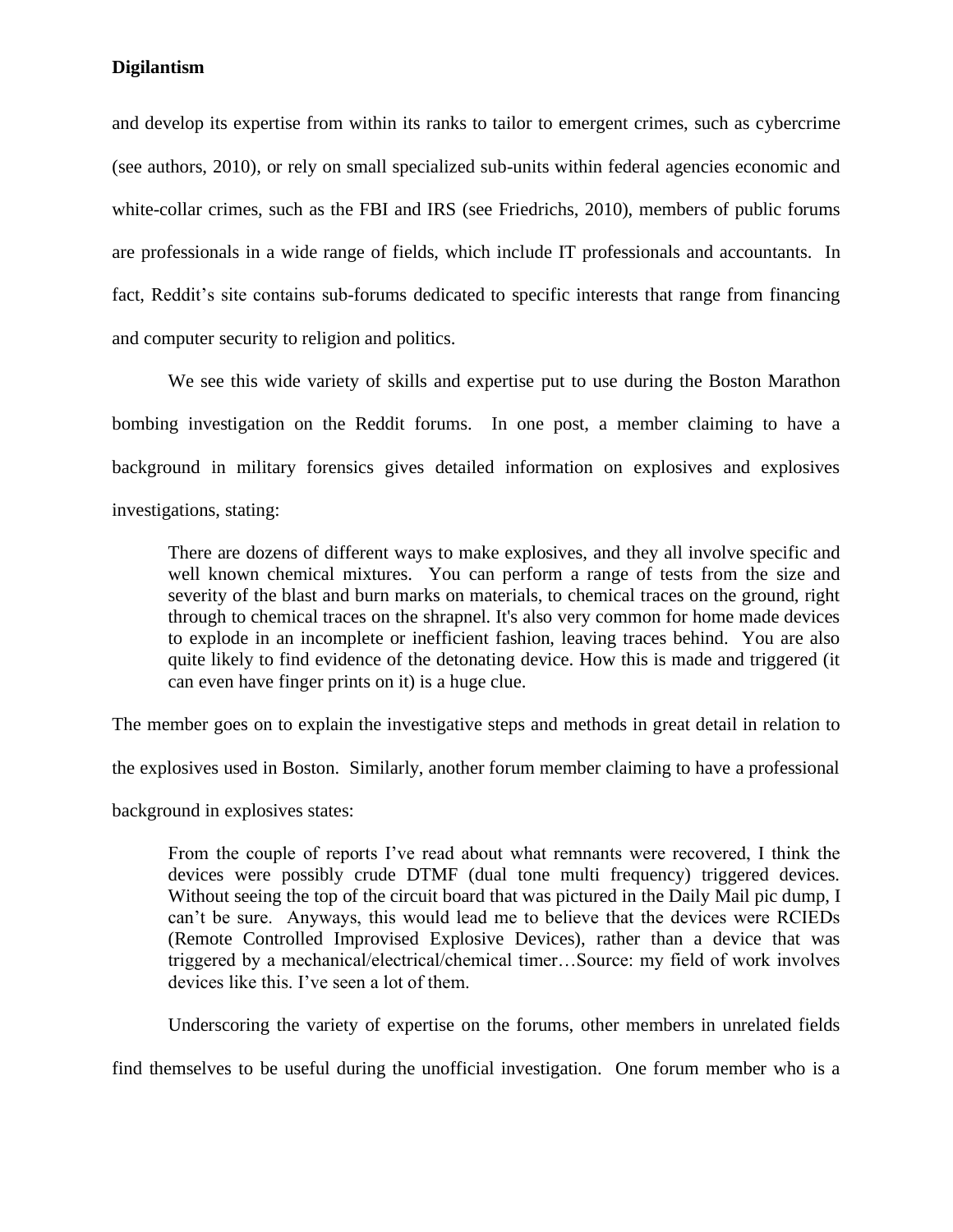radio-controlled (RC) car enthusiast was able to help identify the triggering mechanism used in the bombing. He stated, "I am an RC modeler and one of the chips in the photos looks similar to ones use for RC cars. Shared my ideas here: [link to sub-reddit forum]." More remotely, a member working for a tire distributor found himself useful when trying to identify the suspect with the hat worn by one of the bombing suspects. He responded to a picture by stating:

Hmm I work for a Tire Distributor and you get this hat for free for completing their Bridgestone "procert" testing. I actually have one in the mail on the way right now. I'm sure there's other places you can buy them but I just thought I'd throw that out there.

He was urged by forum members to quickly report his findings to the FBI. While these members' claims cannot be verified in terms of their expertise and represent only a small number of individuals (n=16) in our dataset, information shared can be a valued security asset not only a technical standpoint, but from the diversity of the expertise, as shown by the proclaimed professional tire distributor.

The value of security capital that comes from online communities is not derived primarily from the few experts or professionals, but from the sheer number of lay members from a variety of backgrounds.

### **Cyber-sleuthing: Civilian investigations online**

In the aftermath of the Boston Marathon bombings, many Reddit users assumed the unofficial role of cyber-sleuth by acting as participants in the ongoing law enforcement investigation. These civilian investigators worked to compliment the official investigation and manhunt by serving as an extra set of "eyes and ears" for law enforcement. Combing through hundreds of pictures and videos, when a Reddit user identified information that may be pertinent to the FBI or Boston Police Department, he or she was encouraged to report it to law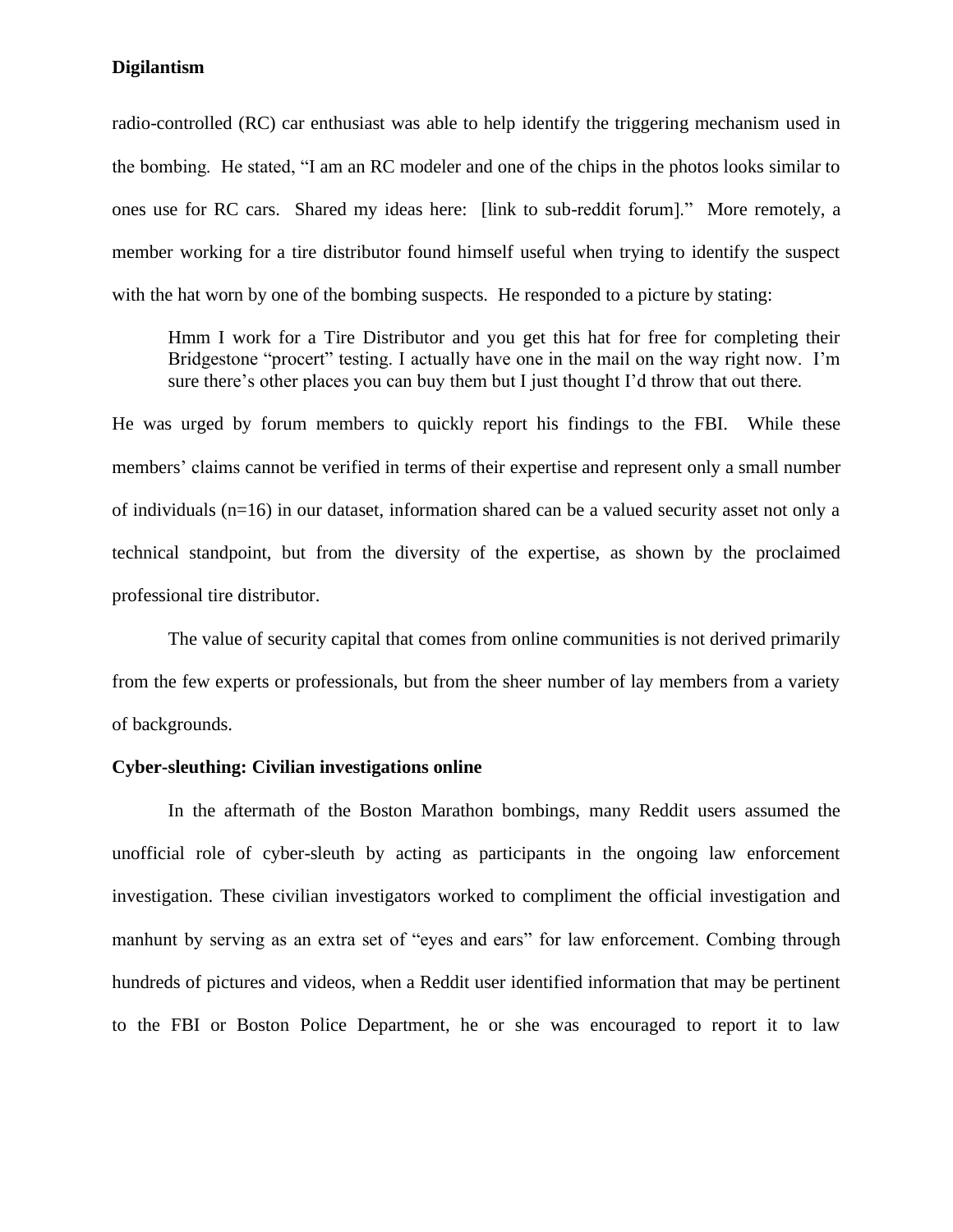enforcement. At the same time, forum users discouraged other members from becoming too actively involved in the investigation, such as by actively pursuing suspects.

As shown in Table 3, in the days after the bombing nearly 1,500 threads were created to share information related to the ongoing investigation (89.3% of all investigation-related threads). Many other threads (4.2%) were devoted to sharing information about the suspected bombers. Most often, these posts attempted to identify the suspects from photographs of the crown and blast area. Participants in these threads often drew attention to suspicious persons in the photographs whom users believed may have been implicated in the bombings. For many community members, this meant perusing photographs and videos for potential suspects in order to find and piece together information that law enforcement may have missed. In one such typical post, a member commented:

What seems really interesting to me is they are on the move away from where the first bomb was placed. Notice the Bright orange jacketed guy it the very top corner, against the barrier. He is cut off from the edge in the first photo but using him as reference you can see most of the people around him stay in the same location (Red hood, White hood, white cap2). In the next picture white cap and shiny blue are 35-40 people down from orange jacket and moving out of the enclosed space, towards the second blast location. Orange and most people around him seem to remain near the Netherlands flag...Looking at an aftermath photo, it seems like the bomb was place right in this very location, near the brick cobblestone stripe. It is as if he placed it down right after this pic was taken!

Similarly, forum members conducted a *virtual* crime scene investigation by combing

through the details of many photos of the blast posted on the Internet. For example, in one

typical post, a member states,

There is a lot more debris on the ground in the second photo, its also hard to tell from so far away. Remember, different angles give different depths to objects, so that burn mark may be further to the right in the second picture.

Edit: Actually, if you zoom in, it almost looks like some sort of light-weight debris caught in the tree fluttering at the exact moment of the picture being taken. I'm probably wrong, but it just caught my eye.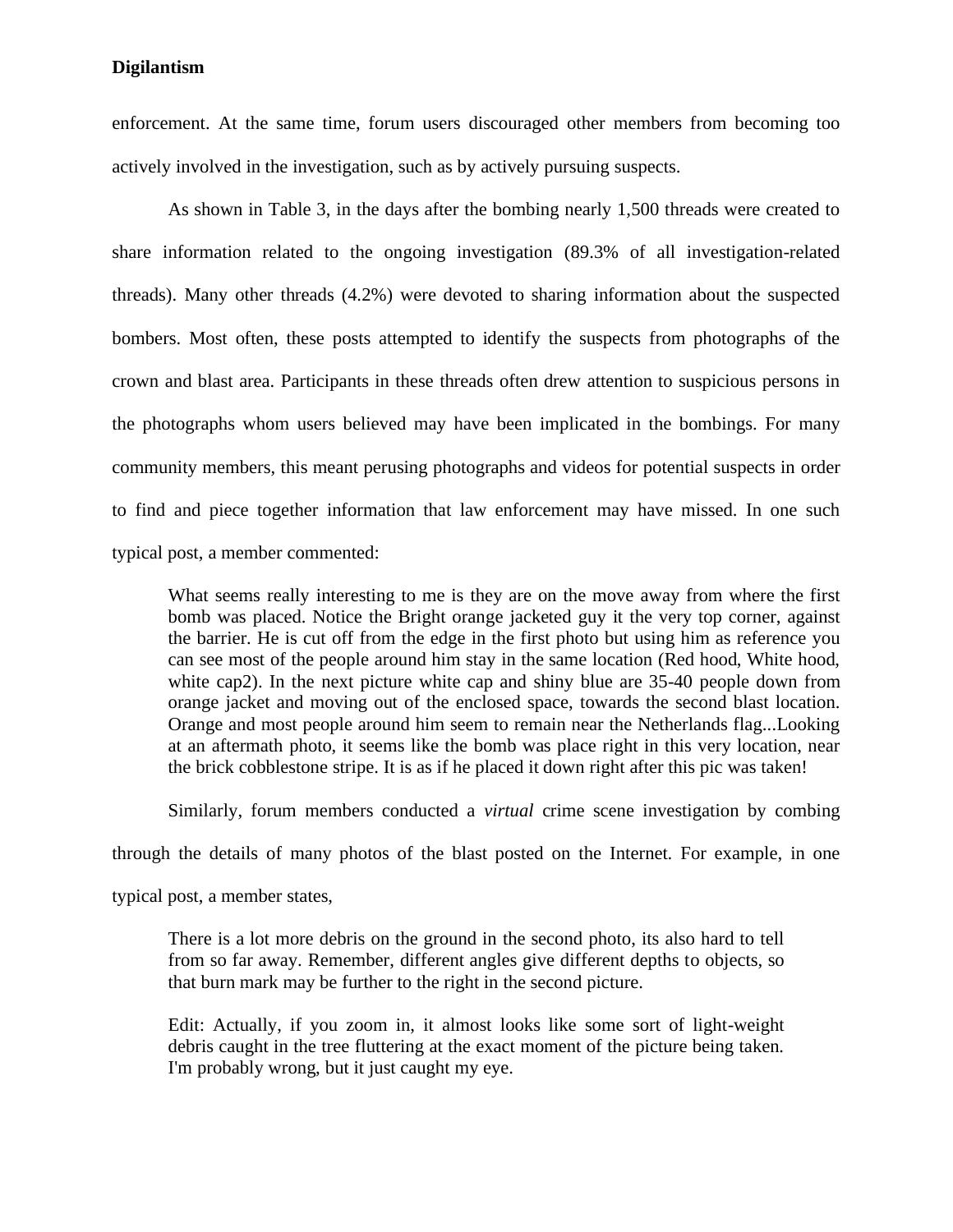Oftentimes, when "relevant" information was identified, community members reported it to the

police.

Table 3

*Discussions Related to Investigation*

| <b>Nature of Discussion</b> | N     | $\frac{6}{9}$ |
|-----------------------------|-------|---------------|
| Investigation-related       | 1,439 | 89.3          |
| Suspect information         | 67    | 4.2           |
| Technical information       | 6     | 0.04          |
| Expert knowledge            | 16    | 1.0           |
| Law enforcement link        | 84    | 5.2           |
| Total                       | 1.612 |               |

Other users provided contact information or direct links to reporting by law enforcement (5.2%). A small number of users (1.0%) claimed to have expert knowledge in the type of explosive used and provided information on different technical aspects of the bombing (0.04%). For example, one discussion thread included a lengthy description and analysis of the type of pressure cooker used to create the bomb:

Going off the other picture with markings... "6 L: (So maybe that means 6 Liters?) CE marking. - This means it was made 1993 or later and is sold in the European Economic Area. "UL Listed" marking. Though UL has lots of markings none of which seem to match exactly. Possibly a number relating to the UL certification, but I can't make it out. Ending in "77?? " $0$  55/1.05 –ar" "SS 1.6 ba-" It's hard to make out much from the photo, but that may help in searching or at least verifying findings.

This post was followed up by numerous replies going into great detail about the pressure cooker. As a result of their cyber-sleuthing, Reddit users were quickly able to identify the brand and model of the pressure cooker. A similarly detailed thread focused on identifying the details of the suspected bomber's hat.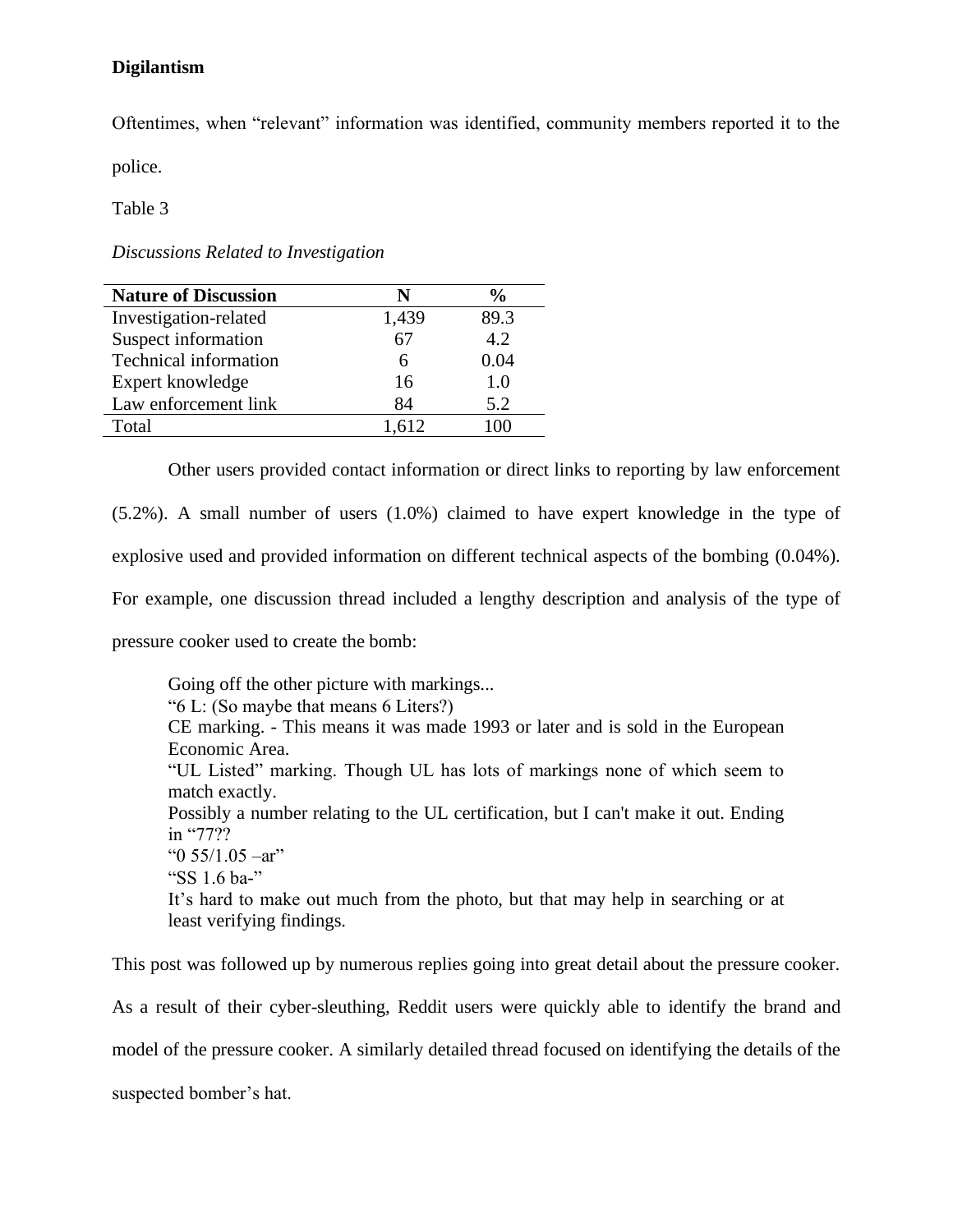In addition, forum members performed informal background checks on every suspect presented by other users, law enforcement, or mainstream media. Often, users looked up information posted on social media sites on the suspected person and their friends. Many went as far as to look up their shopping history on Internet retail site Amazon.com. A very small number of members presented conspiracies on motives and government involvement, comments that were often quickly dismissed by others as untrue and speculative.

### **Conclusions**

The Boston Marathon bombing incident was a pivotal moment in citizen participation in policing. It was the first time a large-scale terrorist investigation was concurrently actively conducted by an online community. The result of this was an ad hoc nodal network of various law enforcement agencies, emergency workers, and the general public managed via the Internet. While the general public, in this instance, was not successful in their efforts (e.g., several "suspects" were incorrectly identified), the Boston Marathon bombing shows the potential for the general public—or informal cyber-sleuths—filling several deficiencies in the law enforcement system by serving as a resource, communications, and news hub, or a forum for finding support, and serving as additional 'eyes and ears' for law enforcement. While the capital possessed by the law enforcement node is static, the general public's capital is more fluid and may vary based on the composition of the group of cyber-sleuths.

Data extracted from Reddit forum posts reveal several patterns among community participation that reflect a growing demand for the public sector as a valid security node. The acceptance of the public as an active participant in the larger security network by law enforcement, however, remains uncertain. Internet users, in the case of the Boston Marathon event, have shown that simply having more "eyes and ears" does not necessarily translate into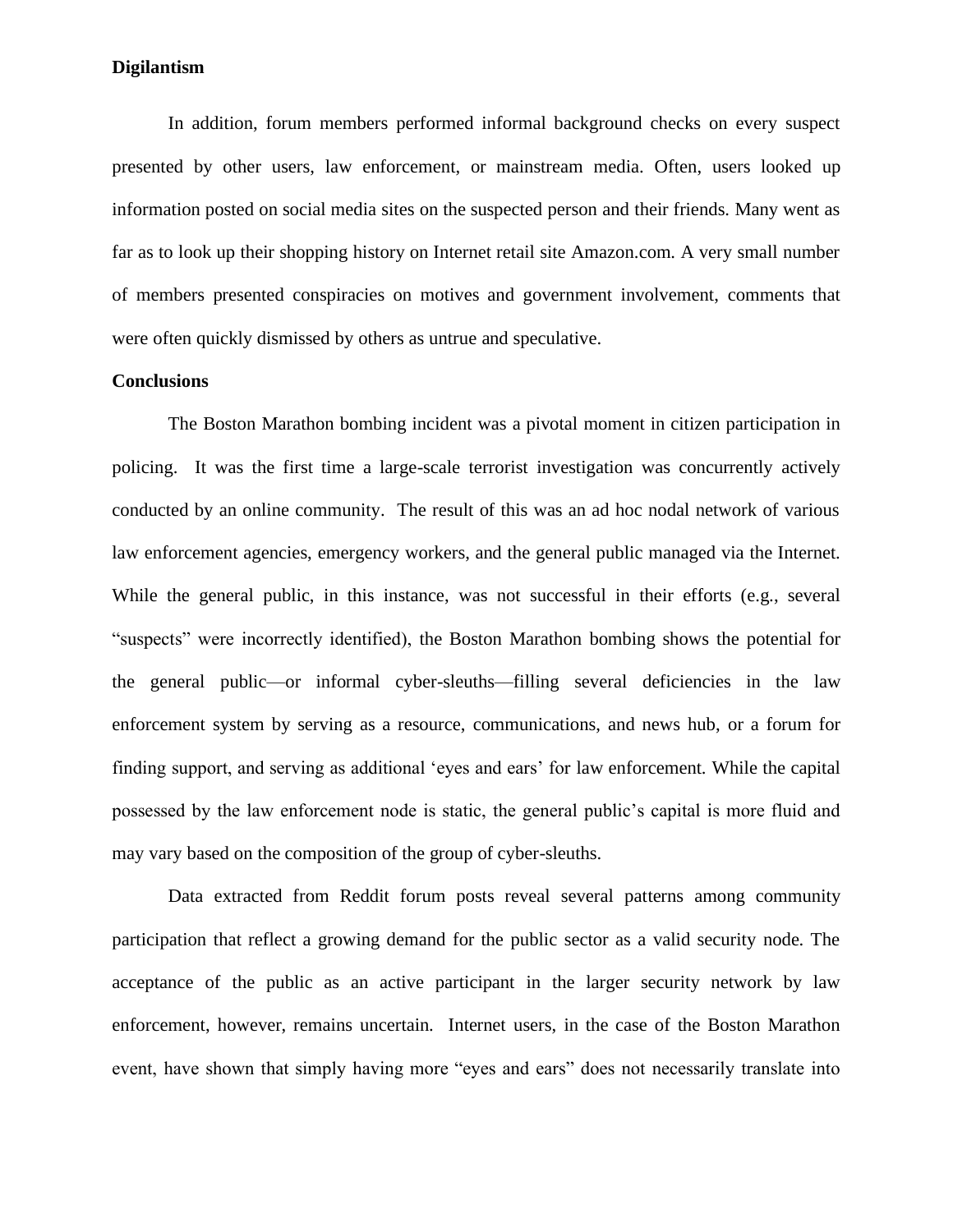better effectiveness. Among several misidentified individuals as the bomber, Brown University student Suni Triphathi, was the target of a "witch-hunt" generated by Reddit users, resulting in an official apology by the site (Van Grove, 2013). Despite this negative outcome, Reddit is just one of many online communities that organically emerges when tragic events occur which serves many important functions. Moreover, it is indicative of a larger role social media plays in not just a forum for commenting on crime but as a medium for active participation as security stakeholders.

Regardless of their value, online communities of 'digilantes' are here to stay. The value of the general public as a security stakeholder has yet to be realized, with police reluctant to accept any active involvement in investigations as more of a liability than real asset (see authors, 2012). Whether the police ultimately accept the general public as a legitimate partner and stakeholder node in the overall security network that can be integrated into their security framework is still unknown. However, with the evolving distributed nature of crime in the information age, old models of geographically defined policing may need a more distributed model that includes the public, both as additional crime detectors and as potentially valued experts in specialized fields.

This research should serve as a preliminary examination of the potential of the public as a security partner in investigations led by mainstream law enforcement agencies. While it is a less than ideal model of research, it provides a snapshot of the of online digilante groups at the moment of the incident, revealing mentalities and actions that are reflecting of aggregates of individuals coming together for a common purpose. Future research should include other forums and the interaction between law enforcement and private nodes, perhaps employing Wood's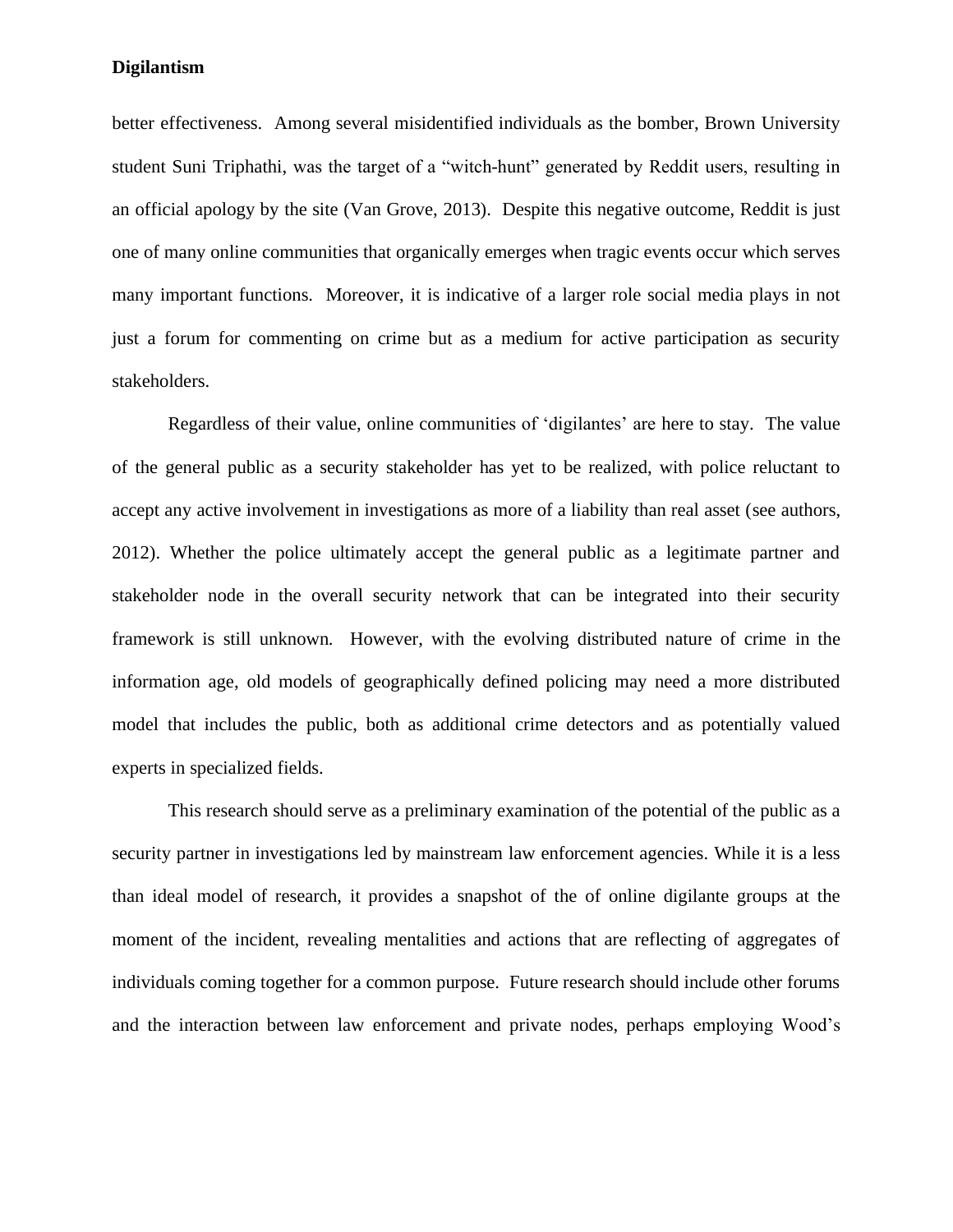(2006) comprehensive methodical nodal mapping exercise that identifies assets and mentalities of each node.

## **References**

- Bennett, C. J., & Haggerty, K. (2011), 'Introduction: Security games: Surveillance and control at mega-events,' in C. J. Bennett & K. Haggerty (eds.), *Security games: Surveillance and Control at Mega-events,* 1-19. New York, NY: Routledge.
- Burris, S., Drahos, P., & Shearing, C. (2005), 'Nodal governance', *Australian Journal of Legal Philosophy, 30*, 30-58.
- Castells, M. (2010), *The Rise of the Network Society: The Information Age: Economy, society and Culture, Volume 1* (2nd ed.), Maiden, MA: Wiley-Blackwell.
- Crump, J. (2011), 'What are the Police Doing on Twitter? Social Media, the Police and the Public', *Policy & Internet, 3*(4), 1-27.
- Davison, J. (2012, October 22), 'Online Vigilantes: Is 'doxing' a Neighbourhood Watch or Dangerous Witch Hunt?' *CBC News*, Retrieved from: http://www.cbc.ca/news/technology/online-vigilantes-is-doxing-a-neighbourhood-watchor-dangerous-witch-hunt-1.1132015.
- Dupont, B. (2004), 'Security in the Age of Networks', *Policing & Society, 14*(1), 76-91.
- Dupont, B. (2006), 'Power struggles in the field of security: Implications for democratic transformation', in J. Wood & B. Dupont (eds.), *Democracy, Society and the Governance of Security,* 86-110. New York: Cambridge University Press.
- Ericson, R. V., & Haggerty, K. D. (1997), *Policing the Risk Society*, Toronto: University of Toronto Press.
- Friedrichs, D. O. (2010), *Trusted Criminals: White Collar Crime in Contemporary Society* (4<sup>th</sup>) ed.), Belmont, CA: Wadsworth.
- Howe, J. (2006), 'The rise of crowdsourcing', *Wired Magazine, 14*(6), 1-4. Retrieved from: http://archive.wired.com/wired/archive/14.06/crowds.html.
- Kelling, G. L., & Moore, M. H. (2005), 'The Evolving Strategy of Policing', in T. Newburn (ed.), *Policing: Key readings*. Portland, OR: Willan.
- Malesky Jr., L., & Ennis, L. (2011), 'Supportive Distortions: An Analysis of Posts on Pedophile Internet Message Board', *Journal of Addictions & Offender Counseling, 24*(2), 92-100.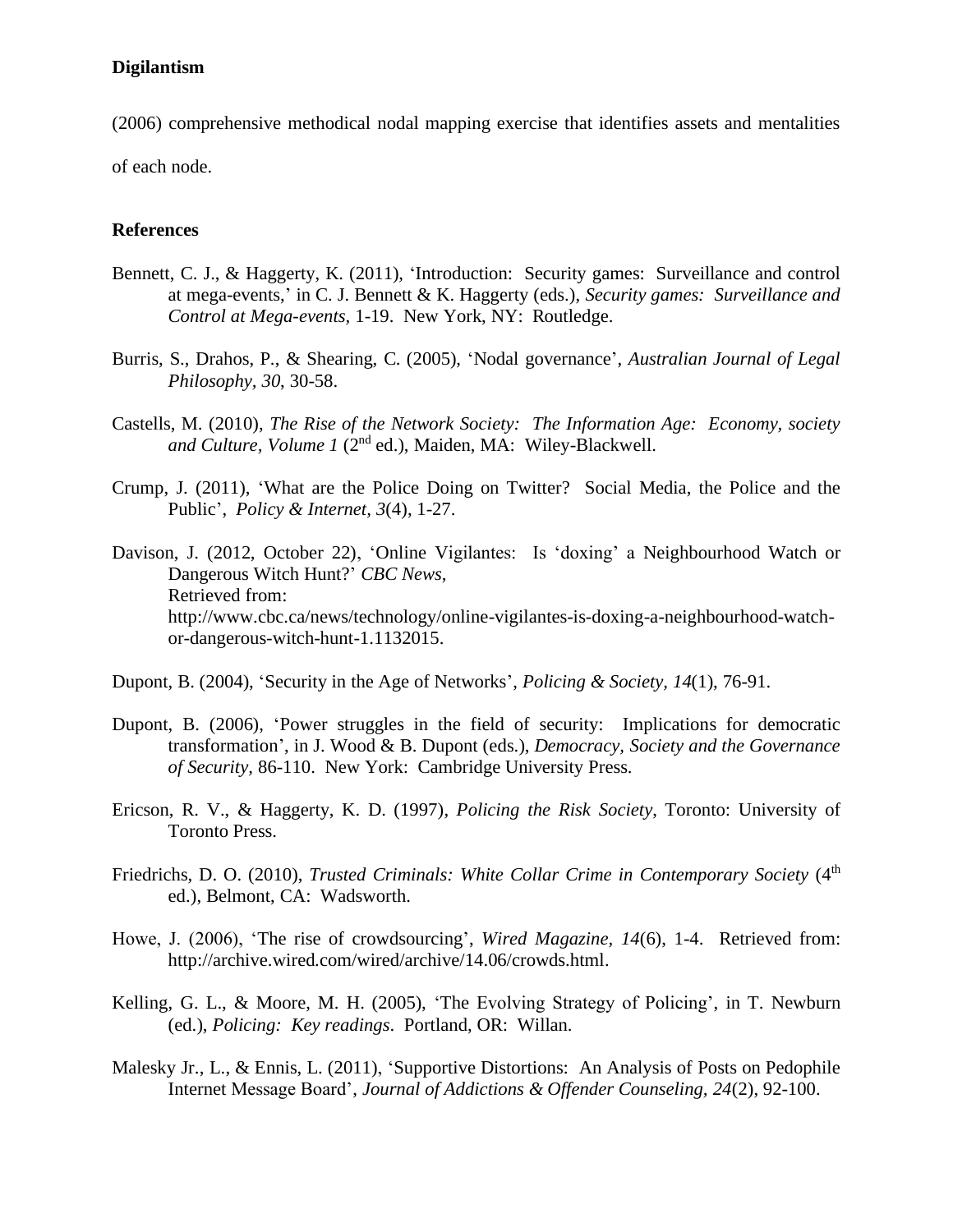- Manning, P. K. (2008), *The Technology Of Policing: Crime Mapping, Information Technology, and the Rationality of Crime Control*, New York: New York University Press.
- Marx, G. T. (2013), 'The public as a partner? Technology Can Make Us Auxiliaries As Well As Vigilantes,' *IEEE Security & Privacy*. September/October. Retrieved from: http://web.mit.edu/gtmarx/www/marx-publicas.html.
- Montgomery, D., Horwitz, S., & Fisher, M. (2013, April 25), 'Police, Citizens and Technology Factor Into Boston Bombing Probe', *The Washington Post*. Retrieved from: http://www.washingtonpost.com/world/national-security/inside-the-investigation-of-theboston-marathon-bombing/2013/04/20/19d8c322-a8ff-11e2-b029- 8fb7e977ef71\_story.html.
- Schneider, C., & Trottier, D. (2011), 'The 2011 Vancouver Riot and the Role of Facebook in Crowd-Sourced Policing', *BC Studies*, 175, 57-72.
- Shaw, E. (2014, September 16), 'Philly Hate Crime Suspects Tracked Down by Anonymous Twitter Hero', *Gawker*. Retrieved from: http://gawker.com/philly-hate-crime-suspects-tracked-down-by-anonymous-tw-1635661609/all.
- Skitka, L. J., Bauman, C. W., & Sargis, E. G. (2005), 'Moral Conviction: Another Contributor to Attitude Strength or Something More?' *Journal of Personality and Social Psychology, 88*(6), 895-917.
- Trottier, D. (2014), 'Crowdsourcing CCTV Surveillance on the Internet.' *Information, Communication & Society, 17*(5), 609-626.
- Van Grove, J. (2013, April 22), 'Reddit Regrets Role in 'Online Witch Hunt' for Misidentified Suspect', *CNET*. Retrieved from: http://www.cnet.com/news/reddit-regrets-role-in-online-witch-hunt-for-misidentifiedsuspect/.
- Van Hout, M. C., & Bingham, T. (2013a), 'Silk Road, the Virtual Drug Marketplace: A Single Case Study of User Experiences', *International Journal of Drug Policy, 24*(5), 385-391.
- Van Hout, M. C., & Bingham, T. (2013b), 'Surfing the Silk Road: A Study of Users' Experiences', *International Journal of Drug Policy, 24*(6), 524-529.
- Wall, D. S. (2007), *Cybercrime: The Transformation of Crime in the Information Age*, Malden, MA: Polity.
- Wall, D. S., & Williams, M. (2007), 'Policing Diversity in the Digital Age: Maintaining Order in Virtual Communities', *Criminology and Criminal Justice, 7*(4), 391-415.